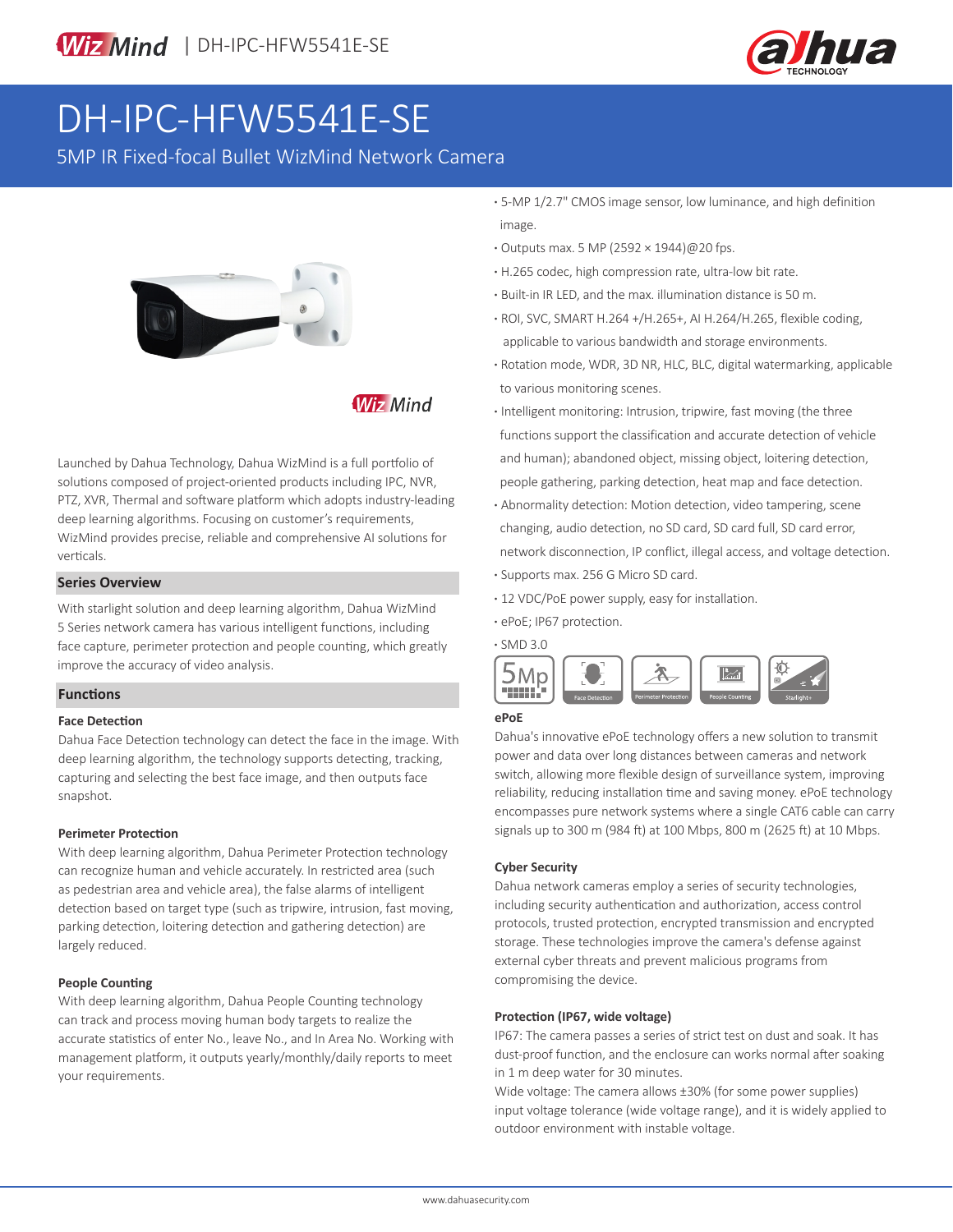# Wiz Mind | DH-IPC-HFW5541E-SE

### **Technical Specification**

| Camera                          |          |                                                                                                                                                                          |                      |                      |                                |
|---------------------------------|----------|--------------------------------------------------------------------------------------------------------------------------------------------------------------------------|----------------------|----------------------|--------------------------------|
| Image Sensor                    |          | 1/2.7" CMOS                                                                                                                                                              |                      |                      |                                |
| Max. Resolution                 |          | 2592 (H) × 1944 (V)                                                                                                                                                      |                      |                      |                                |
| <b>ROM</b>                      |          | 128MB                                                                                                                                                                    |                      |                      |                                |
| <b>RAM</b>                      |          | 512MB                                                                                                                                                                    |                      |                      |                                |
| <b>Scanning System</b>          |          | Progressive                                                                                                                                                              |                      |                      |                                |
| <b>Electronic Shutter Speed</b> |          | Auto/Manual 1/3 s-1/100,000 s                                                                                                                                            |                      |                      |                                |
| Min. Illumination               |          | 0.005 lux@F1.6 (Color, 30 IRE)<br>0.0005 lux@F1.6 (B/W, 30 IRE)<br>0 lux (Illuminator on)                                                                                |                      |                      |                                |
| S/N Ratio                       |          | $>56$ dB                                                                                                                                                                 |                      |                      |                                |
| <b>Illumination Distance</b>    |          | 2.8 mm: 30 m (98.43 ft) (IR)<br>3.6 mm: 30 m (98.43 ft) (IR)<br>6 mm: 50 m (164.04 ft) (IR)                                                                              |                      |                      |                                |
| Illuminator On/Off Control      |          | Auto; manual                                                                                                                                                             |                      |                      |                                |
| <b>Illuminator Number</b>       |          | 2 (IR LED)                                                                                                                                                               |                      |                      |                                |
| Pan/Tilt/Rotation Range         |          | Pan: 0°-360°<br>Tilt: $0^\circ - 90^\circ$<br>Rotation: 0°-360°                                                                                                          |                      |                      |                                |
| Lens                            |          |                                                                                                                                                                          |                      |                      |                                |
| Lens Type                       |          | Fixed-focal                                                                                                                                                              |                      |                      |                                |
| Lens Mount                      |          | M12                                                                                                                                                                      |                      |                      |                                |
| Focal Length                    |          | 2.8 mm; 3.6 mm; 6 mm                                                                                                                                                     |                      |                      |                                |
| Max. Aperture                   |          | F1.6                                                                                                                                                                     |                      |                      |                                |
| Field of View                   |          | 2.8 mm: Horizontal: 102°; Vertical: 71°; Diagonal: 131°<br>3.6 mm: Horizontal: 84°; Vertical: 58°; Diagonal: 110°<br>6 mm: Horizontal: 51°; Vertical: 37°; Diagonal: 63° |                      |                      |                                |
| <b>Iris Control</b>             |          | Fixed                                                                                                                                                                    |                      |                      |                                |
| Close Focus Distance            |          | 2.8 mm: 0.9 m (2.95 ft)<br>3.6 mm: 1.6 m (5.25 ft)<br>6 mm: 3.1 m (10.17 ft)                                                                                             |                      |                      |                                |
| <b>DORI</b><br>Distance         | Lens     | Detect                                                                                                                                                                   | Observe              | Recognize            | Identify                       |
|                                 | $2.8$ mm | 56 m<br>(183.73 ft)                                                                                                                                                      | 22.4 m<br>(73.49 ft) | 11.2 m<br>(36.75 ft) | 5.6 <sub>m</sub><br>(18.37 ft) |
|                                 | 3.6 mm   | 80 m<br>(262.47 ft)                                                                                                                                                      | 32 m<br>(104.99 ft)  | 16 m<br>(52.49 ft)   | 8 m<br>(26.25 ft)              |
|                                 | 6 mm     | 120 m<br>(393.70 ft)                                                                                                                                                     | 48 m<br>(157.48 ft)  | 24 m<br>(78.74 ft)   | 12 m<br>(39.37 ft)             |
| Smart Event                     |          |                                                                                                                                                                          |                      |                      |                                |

| <b>IVS</b>                 | Abandoned object; missing object                                                                                                                                                                     |  |  |
|----------------------------|------------------------------------------------------------------------------------------------------------------------------------------------------------------------------------------------------|--|--|
| Heat Map                   | Yes                                                                                                                                                                                                  |  |  |
| Professional, intelligent  |                                                                                                                                                                                                      |  |  |
| IVS (Perimeter Protection) | Intrusion, tripwire, fast moving (the three functions<br>support the classification and accurate detection<br>of vehicle and human); loitering detection, people<br>gathering, and parking detection |  |  |
| SMD 3.0                    | Less false alarm, longer detection distance                                                                                                                                                          |  |  |

| <b>Face Detection</b>          | Face detection; track; snapshot; snapshot optimization;<br>optimal face snapshot upload; face enhancement; face<br>exposure; face snapshot set as face, one-inch photo<br>or custom; 3 snapshot strategies (real-time snapshot,<br>optimization snapshot and quality first); face angle filter;<br>optimization time setting                                                      |  |  |
|--------------------------------|-----------------------------------------------------------------------------------------------------------------------------------------------------------------------------------------------------------------------------------------------------------------------------------------------------------------------------------------------------------------------------------|--|--|
| People Counting                | Tripwire people counting, generating and exporting<br>report (day/month); people counting in area; queue<br>management; 4 rules can be set for tripwire, people<br>counting in area and queue management.                                                                                                                                                                         |  |  |
| Smart Search                   | Work together with Smart NVR to perform refine<br>intelligent search, event extraction and merging to event<br>videos                                                                                                                                                                                                                                                             |  |  |
| Video                          |                                                                                                                                                                                                                                                                                                                                                                                   |  |  |
| Video Compression              | H.265; H.264; H.264H; H.264B; MJPEG (Only supported<br>by the sub stream)                                                                                                                                                                                                                                                                                                         |  |  |
| Smart Codec                    | Smart H.265+; Smart H.264+                                                                                                                                                                                                                                                                                                                                                        |  |  |
| AI Coding                      | AI H.265; AI H.264                                                                                                                                                                                                                                                                                                                                                                |  |  |
| Video Frame Rate               | Main stream: 2592 × 1944@(1-20 fps)<br>Sub stream: D1@(1-25/30 fps)<br>Third stream: 1080p@(1-25/30 fps)<br>*The values above are the max. frame rates of each<br>stream; for multiple streams, the values will be subjected<br>to the total encoding capacity.                                                                                                                   |  |  |
| <b>Stream Capability</b>       | 3 streams                                                                                                                                                                                                                                                                                                                                                                         |  |  |
| Resolution                     | 2592 × 1944; 2688 × 1520; 2304 × 1296; 1080p (1920 ×<br>1080); 1.3M (1280 × 960); 720p (1280 × 720); D1 (704<br>× 576/704 × 480); VGA (640 × 480); CIF (352 × 288/352<br>$\times$ 240)                                                                                                                                                                                            |  |  |
| <b>Bit Rate Control</b>        | CBR/VBR                                                                                                                                                                                                                                                                                                                                                                           |  |  |
| Video Bit Rate                 | H.264: 3 kbps-20480 kbps<br>H.265: 3 kbps-20480 kbps                                                                                                                                                                                                                                                                                                                              |  |  |
| Day/Night                      | Auto(ICR)/Color/B/W                                                                                                                                                                                                                                                                                                                                                               |  |  |
| BLC                            | Yes                                                                                                                                                                                                                                                                                                                                                                               |  |  |
| HLC                            | Yes                                                                                                                                                                                                                                                                                                                                                                               |  |  |
| WDR                            | 120 dB                                                                                                                                                                                                                                                                                                                                                                            |  |  |
| Scene Self-adaptation<br>(SSA) | Yes                                                                                                                                                                                                                                                                                                                                                                               |  |  |
| White Balance                  | Auto; natural; street lamp; outdoor; manual; regional<br>custom                                                                                                                                                                                                                                                                                                                   |  |  |
| Gain Control                   | Auto; manual                                                                                                                                                                                                                                                                                                                                                                      |  |  |
| Noise Reduction                | 3D NR                                                                                                                                                                                                                                                                                                                                                                             |  |  |
| <b>Motion Detection</b>        | OFF/ON (4 areas, rectangular)                                                                                                                                                                                                                                                                                                                                                     |  |  |
| Region of Interest (RoI)       | Yes (4 areas)                                                                                                                                                                                                                                                                                                                                                                     |  |  |
| Defog                          | Yes                                                                                                                                                                                                                                                                                                                                                                               |  |  |
| Image Rotation                 | 0°/90°/180°/270° (Support 90°/270° with 4M resolution<br>and lower)                                                                                                                                                                                                                                                                                                               |  |  |
| Mirror                         | Yes                                                                                                                                                                                                                                                                                                                                                                               |  |  |
| Privacy Masking                | 8 areas                                                                                                                                                                                                                                                                                                                                                                           |  |  |
| Alarm                          |                                                                                                                                                                                                                                                                                                                                                                                   |  |  |
| Alarm Event                    | No SD card; SD card full; SD card error; network<br>disconnection; IP conflict; illegal access; motion<br>detection; video tampering; tripwire; intrusion; fast<br>moving; abandoned object; missing object; loitering<br>detection; people gathering; parking detection; scene<br>changing; SMD; people counting in area; stay detection;<br>people counting; security exception |  |  |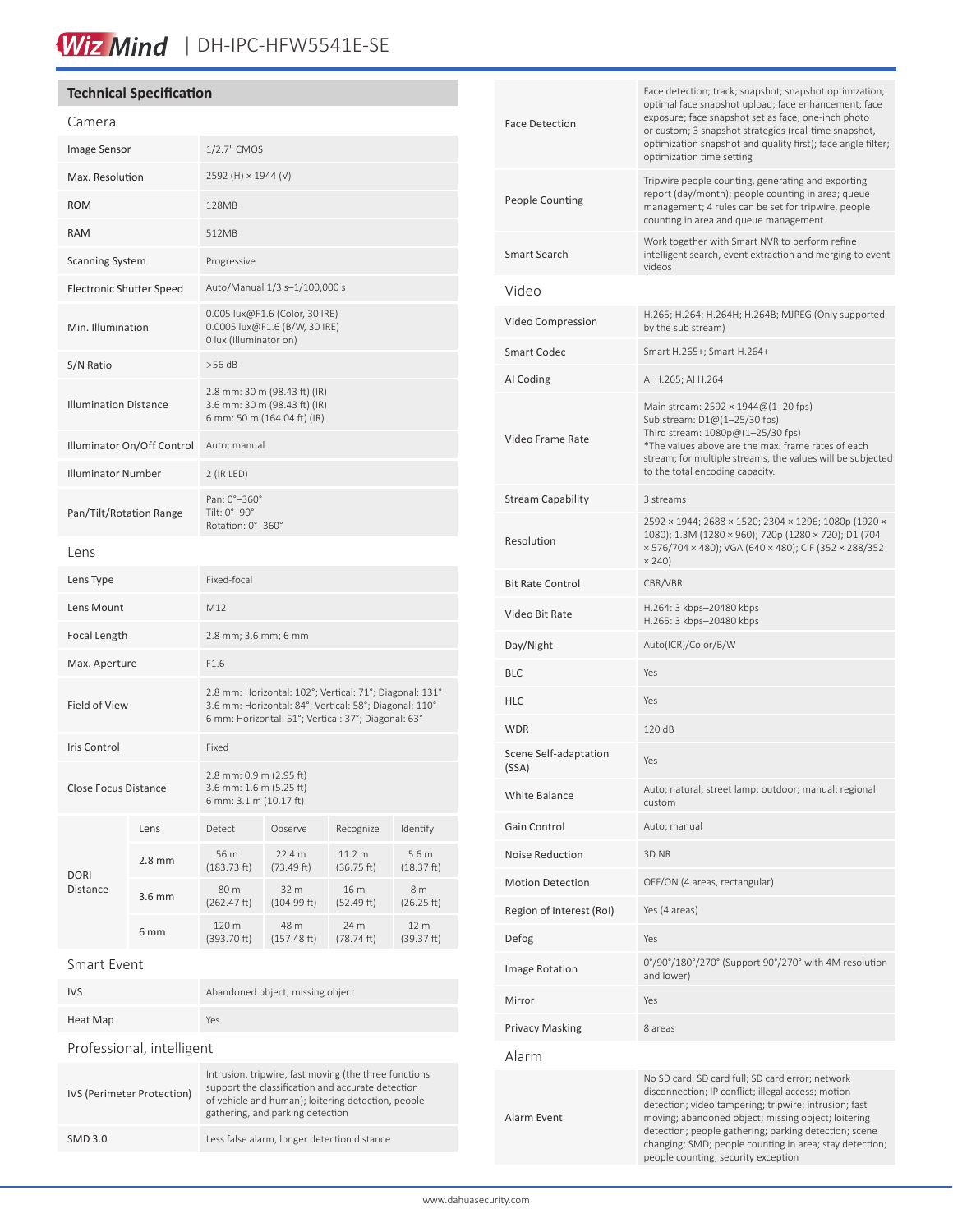## Wiz Mind | DH-IPC-HFW5541E-SE

#### Network

| Network Port                 | RJ-45 (10/100 Base-T)                                                                                                                                                                                                                                                 |  |
|------------------------------|-----------------------------------------------------------------------------------------------------------------------------------------------------------------------------------------------------------------------------------------------------------------------|--|
| Wi-Fi                        | <b>ΝΑ</b>                                                                                                                                                                                                                                                             |  |
| SDK and API                  | Yes                                                                                                                                                                                                                                                                   |  |
| <b>Cyber Security</b>        | Video encryption; firmware encryption; configuration<br>encryption; Digest; WSSE; account lockout; security logs;<br>IP/MAC filtering; generation and importing of X.509<br>certification; syslog; HTTPS; 802.1x; trusted boot; trusted<br>execution; trusted upgrade |  |
| Network Protocol             | IPv4; IPv6; HTTP; HTTPS; TCP; UDP; ARP; RTP; RTSP; RTCP;<br>RTMP; SMTP; FTP; SFTP; DHCP; DNS; DDNS; QoS; UPnP;<br>NTP; Multicast; ICMP; IGMP; NFS; SAMBA; PPPoE; 802.1x;<br>SNMP                                                                                      |  |
| Interoperability             | ONVIF (Profile S/Profile G/Profile T); CGI; Milestone; P2P                                                                                                                                                                                                            |  |
| User/Host                    | 20 (Total bandwidth: 80 M)                                                                                                                                                                                                                                            |  |
| Storage                      | FTP; SFTP; Micro SD card (support max. 256 GB); NAS                                                                                                                                                                                                                   |  |
| <b>Browser</b>               | IF: IF 8 and later<br>Chrome<br>Firefox                                                                                                                                                                                                                               |  |
| Management Software          | Smart PSS; DSS; DMSS                                                                                                                                                                                                                                                  |  |
| <b>Mobile Client</b>         | iOS; Android                                                                                                                                                                                                                                                          |  |
| Certification                |                                                                                                                                                                                                                                                                       |  |
| Certifications               | CE-LVD: EN60950-1;<br>CE-EMC: Electromagnetic Compatibility Directive<br>2014/30/EU;<br>FCC: 47 CFR FCC Part 15, Subpart B;<br>UL/CUL:<br>UL60950-1<br>CAN/CSA C22.2 No.60950-1-07                                                                                    |  |
| Power                        |                                                                                                                                                                                                                                                                       |  |
| Power Supply                 | 12 VDC/PoE (802.3af)/ePoE                                                                                                                                                                                                                                             |  |
| Power Consumption            | Basic: 2.4 W (12 VDC); 3 W (PoE)<br>Max. (H.265 + three streams + intelligence on + IR on):<br>5.7 W (12 VDC); 6.8 W (PoE)                                                                                                                                            |  |
| Fnvironment                  |                                                                                                                                                                                                                                                                       |  |
| <b>Operating Temperature</b> | $-40$ °C to +60 °C (-40 °F to +140 °F)                                                                                                                                                                                                                                |  |
| <b>Operating Humidity</b>    | $\leq 95\%$                                                                                                                                                                                                                                                           |  |
| Storage Temperature          | $-40$ °C to +60 °C (-40 °F to +140 °F)                                                                                                                                                                                                                                |  |
| Protection                   | <b>IP67</b>                                                                                                                                                                                                                                                           |  |
| Structure                    |                                                                                                                                                                                                                                                                       |  |
| Casing                       | Metal + plastic                                                                                                                                                                                                                                                       |  |
| <b>Product Dimensions</b>    | 179.9 mm × 70 mm × 70 mm (7.08" × 2.76" × 2.76") (L<br>$\times$ W $\times$ H)                                                                                                                                                                                         |  |
| Net Weight                   | 470 g (1.04 lb)                                                                                                                                                                                                                                                       |  |

Gross Weight 590 g (1.30 lb)

**Ordering Information** Type Model Description 5MP Camera DH-IPC-HFW5541EP-SE 5MP IR Fixed-focal Bullet WizMind Network Camera, PAL DH-IPC-HFW5541EN-SE 5MP IR Fixed-focal Bullet WizMind Network Camera, NTSC Accessories (Optional) PFA152-E Pole Mount Bracket PFA151 Corner Mount Bracket PFA121 Junction box PFM321D 12 VDC 1A Power Adapter LR1002-1ET/1EC Single-port Long Reach Ethernet over Coax Extender PFM900-E Integrated Mount Tester

#### **Accessories**

Optional:



PFA152-E Pole Mount Bracket



| PFA151       |  |
|--------------|--|
| Corner Mount |  |

Bracket

PFA121 Junction box







PFM900-E Integrated Mount Tester

Ceiling Mount Junction Mount Pole Mount(Vertical)  $\mathbb{D}$  $\frac{1}{\sqrt{2}}$ 

PFM321D

12 VDC 1A Power Adapter

LR1002-1ET/1EC Single-port Long Reach Ethernet Over Coax Extender